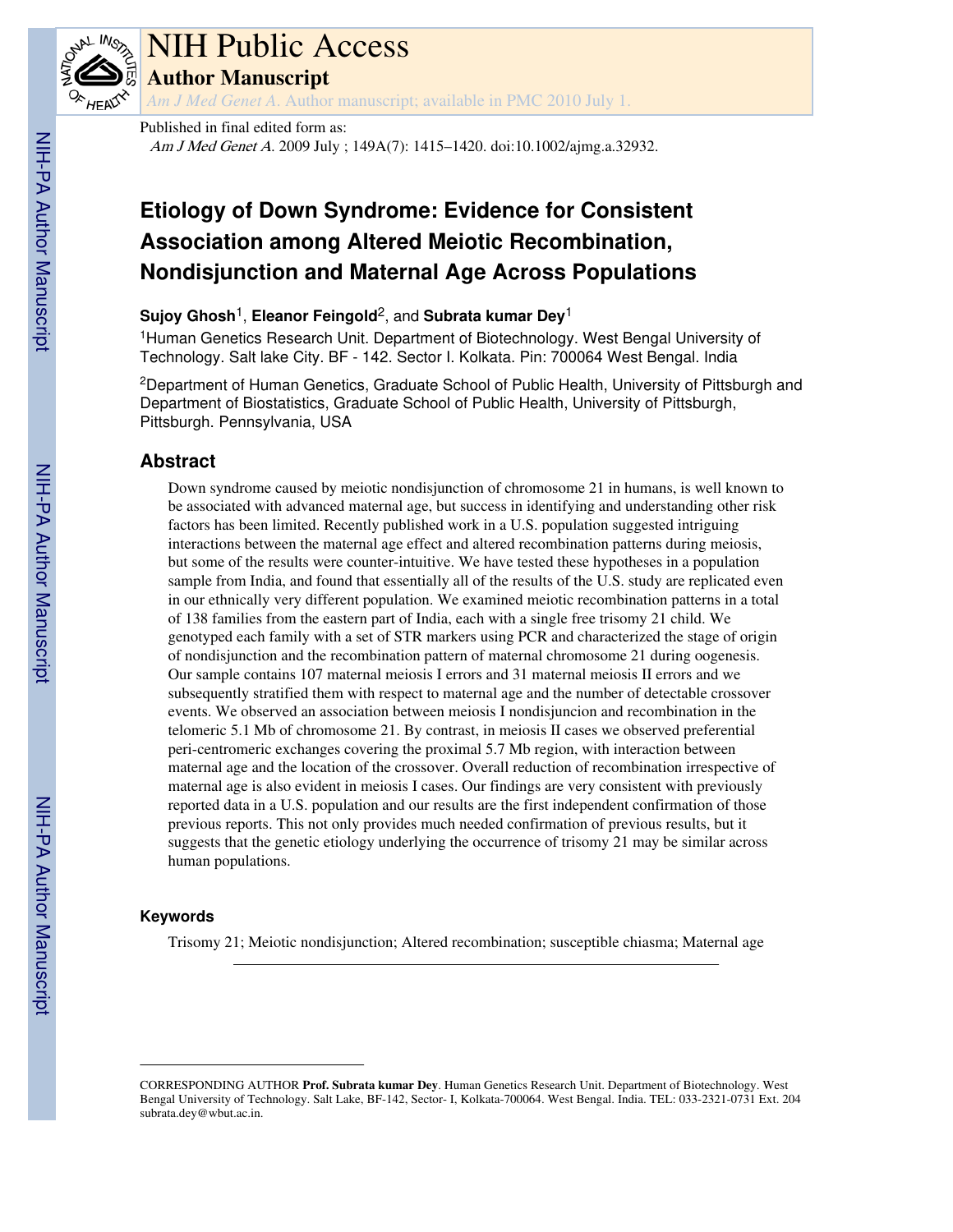## **INTRODUCTION**

Trisomy 21 in humans, commonly referred as Down syndrome (DS), is the most common genetic cause of mental retardation. In approximately 95% cases, the extra chromosome occurs as a result of meiotic nondisjunction (NDJ) or abnormal segregation of chromosomes. Of these, in the majority of cases the error occurs during maternal oogenesis [Antonarakis, 1991; Freeman et al., 2007] particularly at meiosis I (MI) [Antonarakis, 1992; Sherman et al., 2007].

Advanced maternal age [Hassold and Chiu, 1985] and altered recombination [Warren et al., 1987; Sherman et al., 1991] are two established risk factors that have been reported to be associated with DS, at least for the cases in which the extra chromosome has arisen in the oocyte [Sherman et al., 2007]. The process of oogenesis is lengthy and involves meiotic arrest, which makes it more vulnerable to malsegregation of chromosomes than spermatogenesis [Oliver et al., 2008]. Moreover, with increasing age, there is rapid degradation of cellular proteins involved in spindle formation [Hawley et al., 1994], sister chromatid cohesion [Wolstenholme and Angell, 2000] or anaphase separation of sister chromatids in oocytes, which imposes the risk of NDJ both at MI and MII [Yoon et al., 1996].

Recombination, initiated in the fetal ovary, stabilizes the tetrad and ensures proper segregation of chromatids to opposite poles. But the process is random and may be absent even in euploid samples [Cheung et al., 2007]. These achiasmate meioses are at risk for NDJ, and this risk increases with age due to rapid deterioration of ovarian proteins that make up the surveillance and `back-up' system for resolving and separating these non-exchange chromosomes [Cheslock et al., 2005]. It has been shown that nondisjoined chromosomes often show altered patterns of recombination [MacDonald et al., 1994; Hassold et al., 1995; Koehler et al., 1996b] and for trisomy 21, achiasmate meioses contribute about 45% of maternal MI cases [Sherman et al., 2007]. Therefore, the ovarian microenvironment of older women appears to become more error prone due to accumulation of environmental and age related insults [Hassold and Chiu, 1985].

Studies in a U.S. population have also shown that both absence of chiasmata and suboptimally placed chiasmata impose susceptibility for NDJ of chromosome 21 [Lamb et al., 1996, 1997]. A single telomeric exchange leads to an increased risk for MI error, whereas pericentromeric exchanges increase the risk for MII error. A distally placed chiasma probably links the homologue less efficiently to the spindle and imprecisely orients the kinetochore towards opposite pole; this tendency has been proved to be true for a model organism [Hawley et al., 1994]. For pericentromerically placed chiasmata, it has been speculated that a chromosomal error develops during MI, with the bivalent being unable to separate, passing intact to the MII metaphase plate and subsequently resulting in reductional division in MII anaphase, producing a disomic gamete [Lamb et al., 1996, 1997].

More recently, the relationship between maternal age and recombination has been explored in order to further elucidate the causes of chromosomal NDJ [Lamb et al., 2005a, 2005b; Oliver et al., 2008]. These studies indicated that for MI errors, a greater proportion of single telomeric exchange within the distal region was exhibited by younger mothers. This differed statistically from middle and old age group mothers, as well as from euploid samples. On the other hand, for MII cases, older age group mothers exhibited a preferential occurrence of single chiasma within the proximal 5.2 Mb of 21q, and this differed statistically from younger and euploid mothers [Oliver et al., 2008].

Combining these findings, it has been postulated that chromosomal NDJ is a complex and multi-factorial event for which the underlying mechanisms are related to two different sets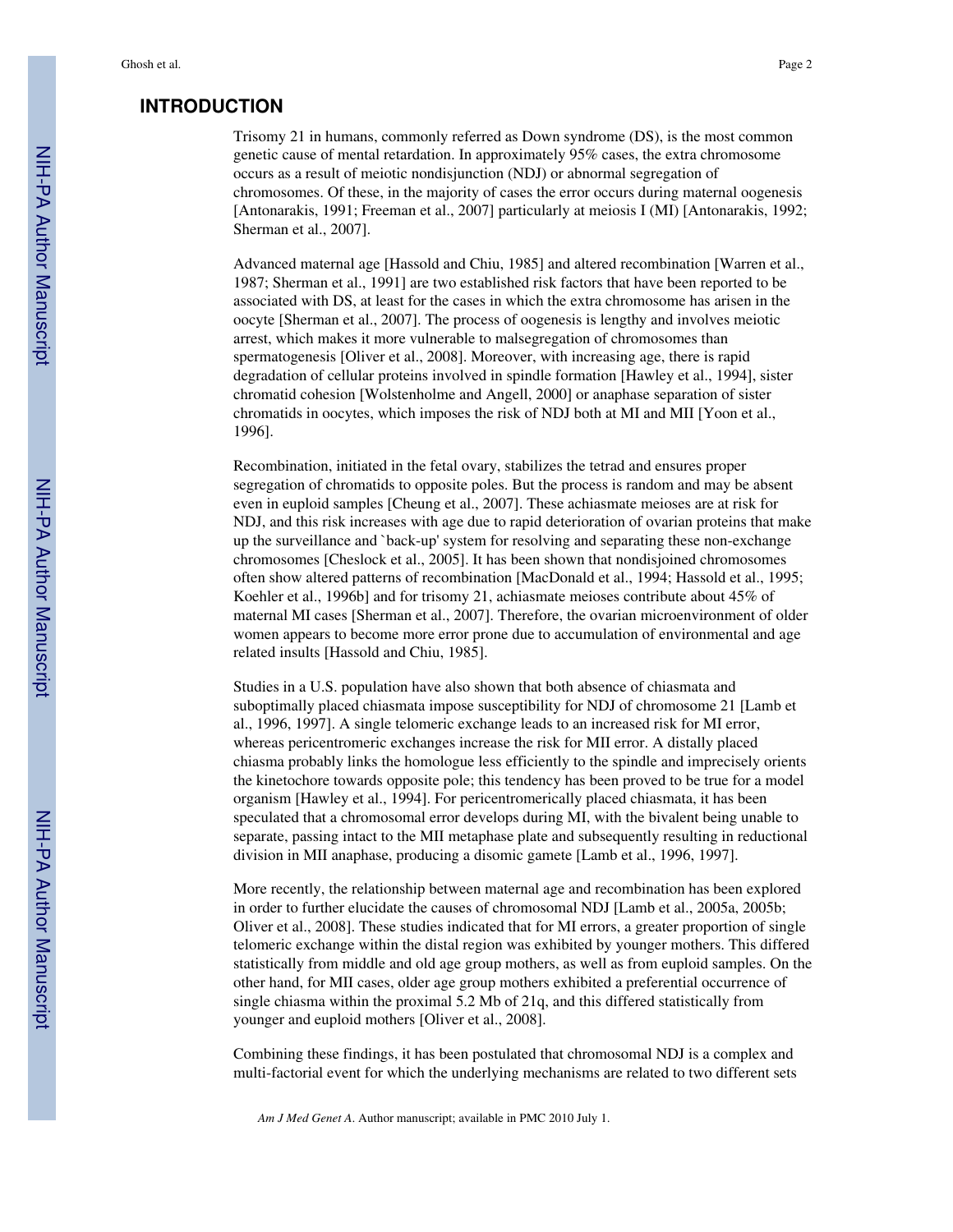of factors; one age dependent and another age independent [Oliver et al., 2008]. Specifically, achiasmate meioses and single telomeric exchanges always place the oocyte at risk of NDJ regardless of maternal age. In contrast, age-dependent factors are evident from the presence of pericentromeric exchange among older mothers for MII [Lamb et al., 2005b; Oliver et al., 2008].

The age-stratified results discussed above were found in a single large sample from the United States, and to our knowledge had not previously been confirmed in any other population. In this paper we report the results of a similar study on a population from the eastern part of India that was conducted in order to confirm whether the previously observed relationships between recombination and NDJ are replicated across geographical/racial divides.

### **MATERIALS AND METHODS**

### **DS Population Sample**

A total of 138 families, each with single DS child having free trisomy 21, were included in our study. Families were referred from different Medical Colleges & Hospitals of Kolkata and adjoining areas. The families were unrelated and heterogeneous in respect to their religion. A detailed family history with informed consent was taken from each participating family. The design of experiments with human tissue samples and subsequent data analyses were reviewed and approved by the ethics committee constituted by West Bengal University of Technology. Peripheral blood samples were collected from father, mother and DS child. The samples were genotyped with 13 STR markers spanning centromere to telomere of 21q. The order of markers was Centromere- **D21S369** - **D21S215** -**D21S258**- **D21S1432** - **D21S11** - **D21S1437** -**D21S1270** - **D21S167** - **D21S1412** - **D21S2055** - **D21S1260** - **D21S1411** - **D21S1446** - **qter.**

### **Detection of Parental origin and stage of meiotic nondisjunction**

The parental origin of the segregation error was determined by detecting the contribution of parental alleles to the probands for multiple markers. Three pericentromeric markers— D21S369, D21S215 and D21S258, were used to infer the stage of NDJ (MI or MII). If parental heterozygosity was retained in the trisomic child at the centromeric markers, we considered the case to be of MI origin. If parental heterozygosity was reduced to homozygosity, we interpreted this as an MII origin. MII events with no evidence of recombination were considered to be mitotic errors and were excluded, as described elsewhere [Oliver et al., 2008].

### **Detection of crossover events**

In addition to the three pericentromeric markers, ten additional markers were used to divide 21q into intervals to monitor the exchange events. After genotyping, the status of each marker was recorded as nonreduced (N), reduced (R), partially informative (PI) and uninformative (U). A matrix was generated by arranging the status of all the markers in a direction from proximal to distal of centromere on 21q arm. The recombination events were detected on a chromosome after observing the change of status of two successive markers, either R→N or N→R in a single family. In cases in which a recombination could not be assigned to a specific interval due to uninformative markers, the position was scored at the midpoint of the two intervals (e.g., a recombination localized to interval 1 or 2 would be scored as 1.5).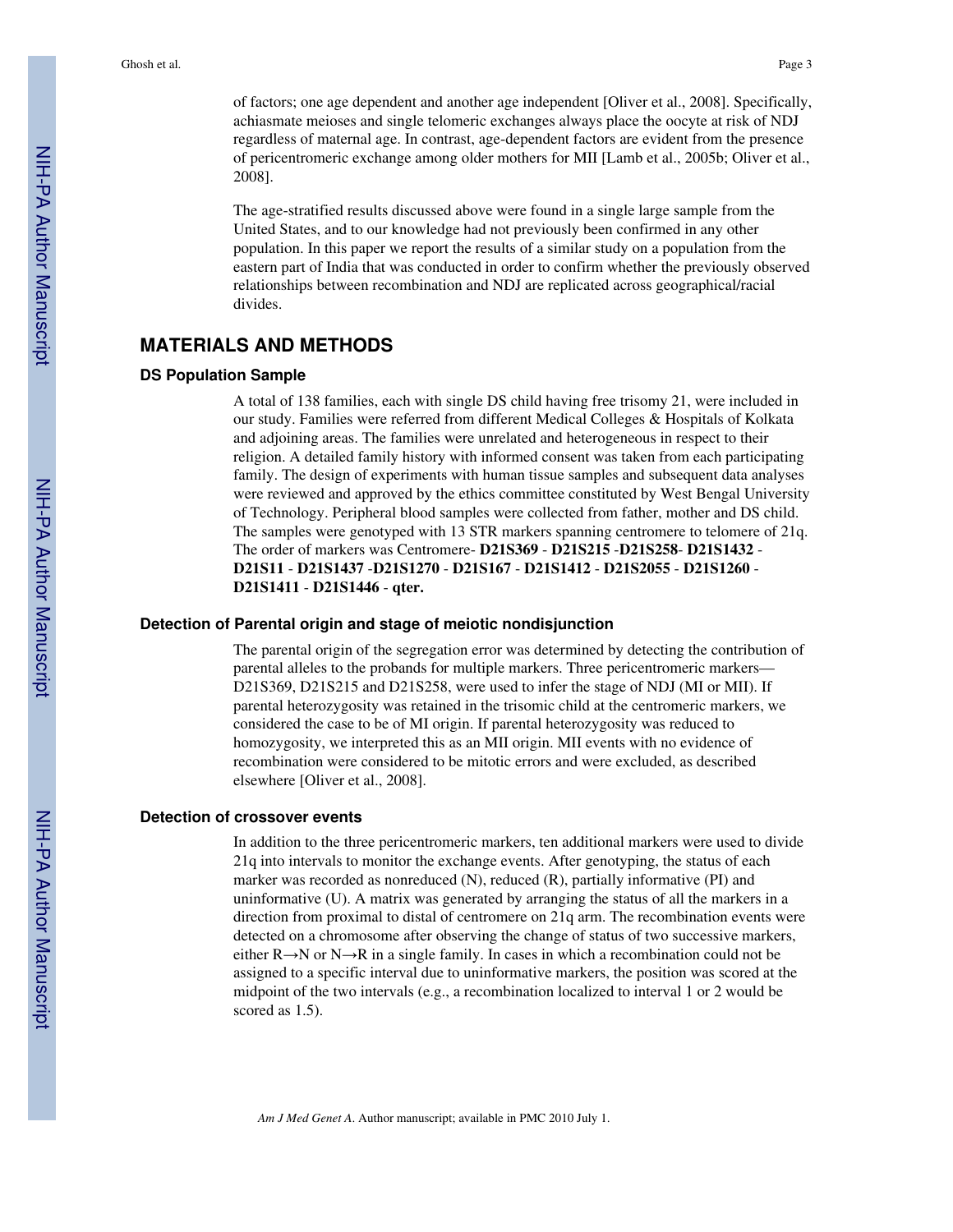### **Statistical Analysis**

We divided families into three groups based on maternal age at the time of the trisomic birth: young (28 yrs and younger), middle (29yrs –34yrs) and old (35yrs and older). We chose these age groups to match previous studies. We had two principal aspects of analyses -----1) amount of recombination and 2) position of recombination. Comparisons of count data (e.g. number of families showing no recombination) between age groups were performed using Chi-squared tests of independence. To examine locations of recombination events by age we performed simple linear regressions of the location (scored as the interval number) on the maternal age. All analyses were performed with observed recombination data. We did not infer underlying exchange patterns, as that is unnecessary (and statistically sub-optimal) for comparing age groups.

## **RESULTS**

### **MI:MII ratio and age group frequencies**

We report results for 138 families with maternal meiotic error. Of these,  $107(77.5%)$  are MI cases and the rest are of MII. The MI cases are younger on average than the MII cases, with 60, 26 and 21 in the MI young, middle and old age groups respectively, as compared to 11,10 and 10 for the MII cases. Both the age difference and overall MI:MII ratio are similar to those observed in previous studies [Oliver et al., 2008].

### **Maternal MI nondisjunction**

**Amount of recombination—**Because recombination helps to orient the chromosomes properly on the meiotic spindle in order to ensure subsequent anaphase separation to opposite poles, reduction or absence of recombination places them at risk of NDJ. When all age groups are combined, MI mothers exhibit an average of only ~0.22 recombination events per meiosis in our dataset. If this risk is operative during oogenesis irrespective of maternal age, we would expect to observe a greater proportion of achiasmate MI events among the younger mothers, decreasing for the middle and older age groups. This is because, for younger mothers, absence of recombination is the only risk factor (under this simple model) where as for older mothers, other age related factors are also operative.

We found that 80% of young mothers exhibited an absence of recombination, in contrast with 67% for old age group. But the tendency is not linear (Table-II), as the middle age group exhibited a puzzling higher proportion (88%) of non-recombinant meioses. However, none of the pairwise differences among the three groups are statistically significant using a Chi-square test of independence.

**Location of Recombination—**Along with reduced recombination, a single telomeric exchange had been reported to be associated with risk for MI NDJ among mothers of all ages [Lamb et al., 2005a; Oliver et al., 2008]. Moreover, previous studies observed an agerelated shifting of exchange from the telomere towards the middle of the chromosome [Lamb et al., 2005b; Oliver et al., 2008], which is consistent with a model in which the risk due to a telomeric exchange is constant for all age groups (as discussed above for achiasmate chromosomes).

To evaluate this model in our Indian population, we included only maternal MI cases with single recombination events  $(n = 18)$  and observed the locations of those recombination events among the twelve intervals on the 21q defined by the markers we used (table -II). The peritelomeric 5.1Mb region (marker intervals 11 and 12) accounted for a remarkably high proportion (48%) of exchanges among the young age group mothers. In contrast, among the middle and older groups, peri-telomeric exchange is almost absent. Regression analysis of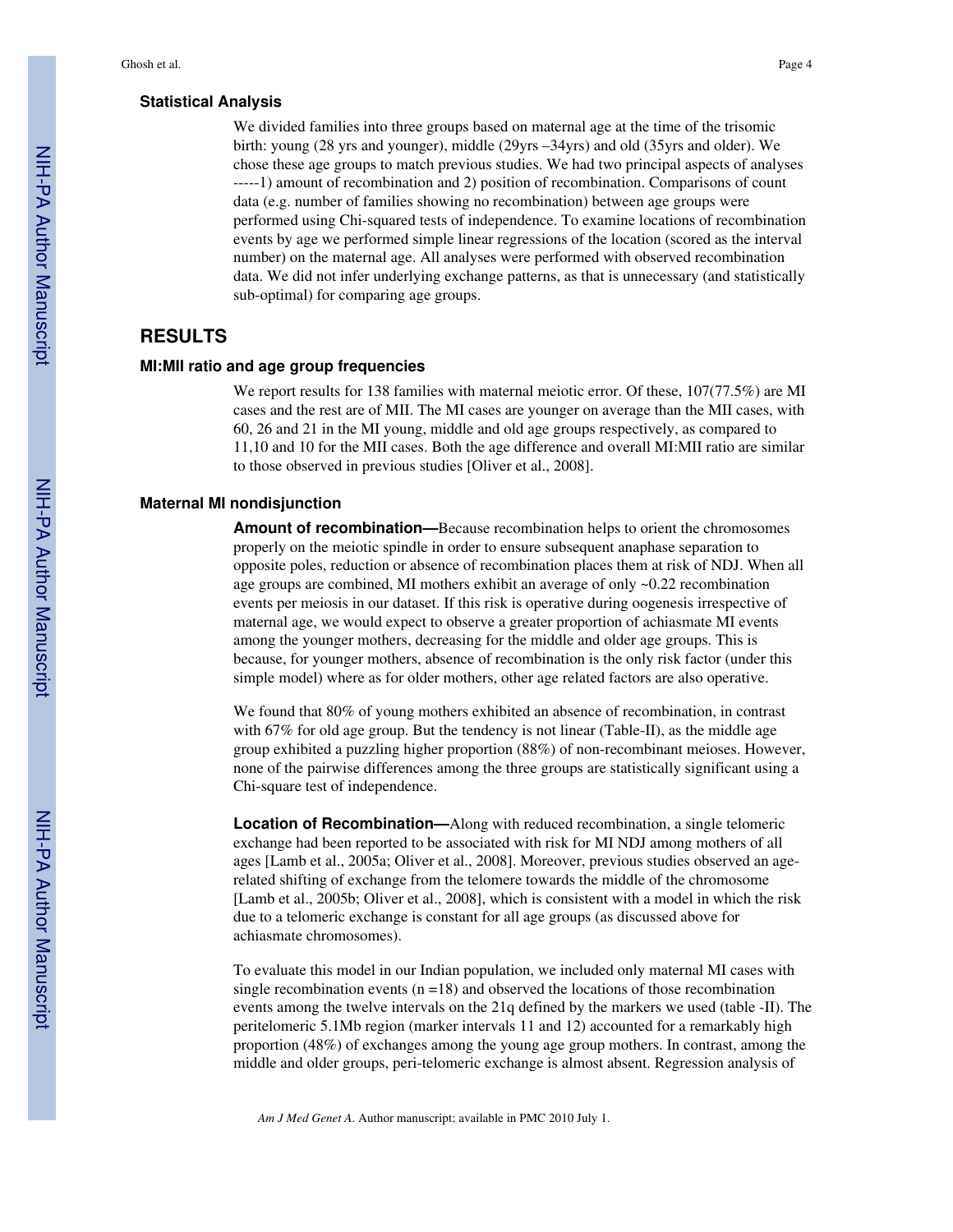location (recorded as marker interval  $1-12$ ) on maternal age yields a regression-t value of −2.3 (p value = .02), which clearly indicates preferential occurrence of single crossover events at the telomere and surrounding regions among the younger mothers. With increasing age, the location of chiasmata gradually shifts towards the middle (intervals  $4 \& 5$ ) of the chromosome.

### **Maternal MII nondisjunction**

**Amount of recombination—**Previous results [Oliver et al., 2008] showed the frequency of multiple recombinants was decreasing with maternal age in MII cases. Although our sample size (n=31) is too small to achieve statistical significance, we see a similar decrease (Table-I), with only 1 of 6 cases showing a double recombination among older mothers, 2 of 6 in the middle age group, and 3 of 6 in the young age group.

**Location of recombination—**In a previous study [Oliver et al., 2008] with maternal MII cases, it was shown that pericentromeric exchange was most prevalent in older mothers, with exchanges in young mothers shifting towards the telomere. As noted in [Oliver et al., 2008], this result was quite surprising, as it directly contradicted the model in which susceptible chiasma patterns are age-independent risk factors (as in MI). Rather, this result suggested that peri-centromeric exchange is a strongly age dependent risk factor for MI NDJ.

We repeated this analysis in our Indian dataset to see if this counter-intuitive result would be replicated in a new population. In fact, our dataset showed an even stronger age-dependent effect (Table-II). Despite our small sample size, we observed a highly statistically significant change in chiasma position with age among MII cases. Regression of position of the chiasma on the maternal age yielded a regression `t' value of  $-7.1$  for p value of  $\leq .0001$ . This indicated a strong linear tendency, with centromeric exchanges (intervals 2, 3 & 4) for older mothers and gradual shifting of chiasma position towards the middle of chromosome (intervals  $5.6 \& 7$ ) for the younger group.

### **DISCUSSION**

Previous findings in other populations regarding the relationship between NDJ and altered recombination inspired us to carry out a similar study on an Indian DS sample. In particular, previously reported findings in a U.S. population indicated that certain chiasma locations are risk factors for trisomy 21, some in an apparently age-dependent pattern. We wanted to investigate whether these previously reported associations could be replicated in an independent population.

Reduced recombination is a well-established susceptibility factor associated with various types of chromosomal aneuploidy in human and model organisms [Hawley et al., 1994; MacDonald et al., 1994; Rockmill and Roeder, 1994; Koehler et al., 1996a; Freeman et al., 2007]. One of the major aims of our present study was to investigate whether this `reduced recombination' risk factor imposes equal risk of chromosomal NDJ for all age groups of mothers. If this risk is age independent, then the greatest proportion of cases with achismate meioses should be among the youngest group of women. The logic behind this prediction lies in the fact that a single age independent risk factor would be predominant among low age group mothers who are not subject to age-related risk factors.

Our data revealed that 80% of younger mothers of MI cases experienced nonrecombinant meioses, in contrast to 67% of older women (Table I). We do not have any satisfactory explanation for occurrence of a higher proportion (88%) of non-recombinant meioses among the middle age group. This may due to sampling variation, as none of the differences among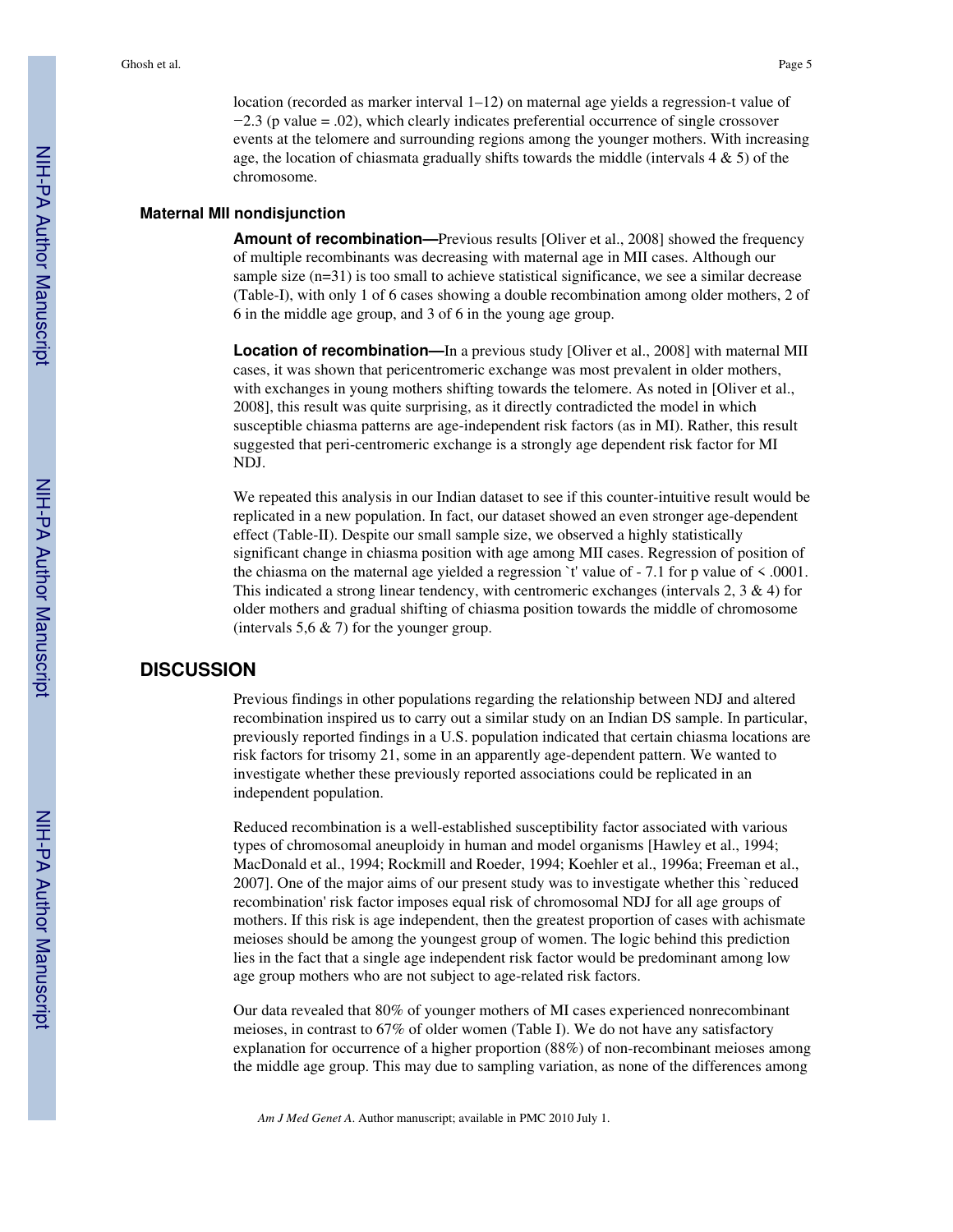the groups were statistically significant. Previous results for a U.S. population [Oliver et al., 2008] showed 70% non-recombinant in the young group, 64% in the old group, and 56% in middle group, with the difference between young and old being statistically significant. Taken together, these two sets of results are still somewhat puzzling, but given sampling variation they are not inconsistent with the expected model of a decrease in nonrecombinant frequency with age.

In addition to absence of recombination, position of chiasmata along 21q, was also an established susceptibility factor for chromosome 21 NDJ [Lamb et al., 1997; Oliver et al., 2008]. We also found associations between recombination location and age in our study. In the younger subgroup of MI cases, about 48% of detectable crossover events took place in marker intervals  $11 \& 12$ , covering a region of 5.1 Mb at the telomeric end of chromosome 21, with an additional 35% of all detectable recombination in the adjoining 0.4 Mb peritelomeric region (intervals 9 and 10). In contrast, only 20% of recombination events among the old age group were within that peritelomeric region (intervals 9 & 10) and none were at the telomeric end (interval 11  $\&$  12). This difference was statistically significant by linear regression analysis. Following the same argument made above, we suggest that distally placed chiasmata appear to impose susceptibility for chromosomal malsegregation irrespective of age. Support for this hypothesis was available also among model organisms [Zetka and Ross, 1995; Koehler et al., 1996a; Ross et al., 1996]. Probably this distally placed single chiasma links the homologues less efficiently due to recruitment of a minimum amount of sister chromatid cohesion complex which prevents the bi orientation and subsequent separation of homologues on the meiotic spindle [Hawley et al., 1994; Koehler et al., 1996b; Orr-Weaver, 1996].

In our MII sample, we observed the same apparently age dependent risk pattern that has been reported previously [Oliver et al., 2008]. Of all recombination events among old age group mothers,  $71\%$  took place within a ~5.7Mb region proximal to the centromere [intervals  $2.3 \& 4$ ], in contrast to 19% for the middle age group and none for the younger mothers. This result is highly statistically significant and suggests that pericenromeric single exchange is an age-dependent risk for MII NDJ. This similarity of our Indian data with previously reported findings [Oliver et al., 2008] leads us to postulate the model that proximal chiasmata are a risk factor for `chromosome entanglement' at MI, with the bivalent being unable to separate and remaining intact upto the MII metaphase plate [Lamb et al., 1996]. An alternative model is that a chiasma very close to the centromere causes premature sister chromatid separation at MI and subsequently leads to NDJ during MII [Angell et al., 1994]. Whatever the mechanism is, the factors related to this MII malsegregation are clearly related to an effect of aging. This is also supported from a yeast model in which a protein *shugoshin*, a member of the centromeric cohesion complex, showed age-dependent degradation and subsequent premature sister chromatid separation prior to anaphase II [Marston et al., 2004]. Similar patterns of age dependent degradation of protein apparatus leading to MII NDJ have also been seen in the human female [Steuerwald et al., 2001; Baker et al., 2004].

Despite the smaller sample size of our study, we have observed very concordant results with those of Oliver et al. [2008], which previously examined the same questions in a U.S. population. The frequency of MI (77.5%) in our dataset is quite similar to theirs of 71% (p value for Fisher's exact test is 0.13), as is our observation of a much higher average maternal age among MII cases. We observed similar results to theirs in both the amount and location of exchange, and in the age effects on these factors, in both MI and MII. The most striking result of our present study is the strong replication of Oliver et al.'s [2008] unexpected findings of increased pericentromeric exchange in older MII mothers, indicating a strong age-dependent effect of this risk factor. All of these observations not only provide much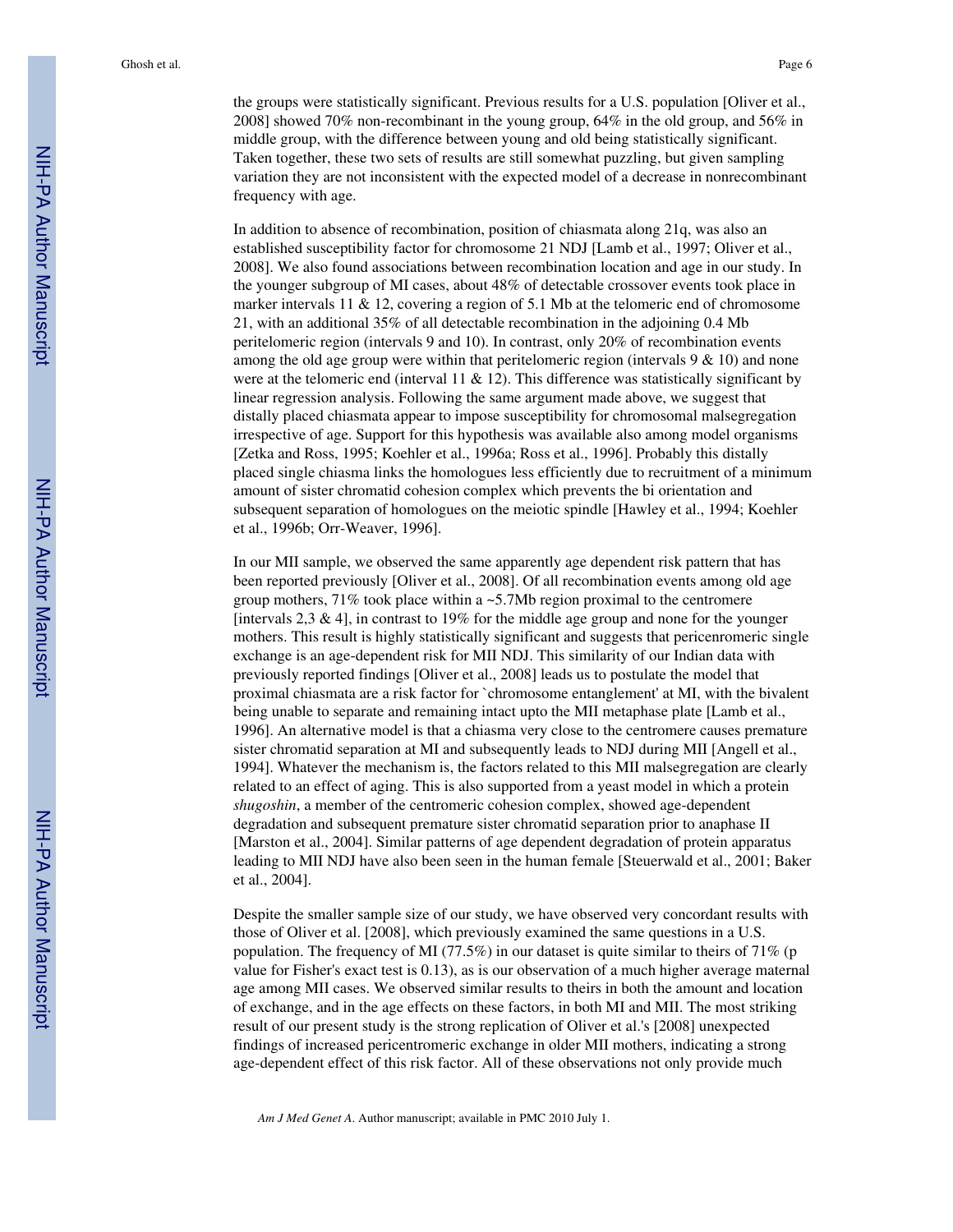needed confirmation of the previous results but lead us to infer that the genetic etiology behind the incidence of human chromosome 21 NDJ may be almost universal irrespective of geographical, racial and socioeconomic differences. These discoveries bring us a significant step closer to complete picture of the risk factors for DS.

### **Acknowledgments**

We would like to thank the families participated in the study and the professionals who helped us in collection of family history and blood sample. We wish to express appreciation to Dr.Apurba Ghosh, Director, ICH, Kolkata and Dr. Meena Basak, Head, Pediatric Dept. Dr B.C. Roy Hospital, Kolkata, for referring DS cases to our laboratory. The project was funded by University Grants Commission (UGC), New Delhi, India; Sanctioned No. F-3-111/2001 (SR-II). The work of Dr. Feingold was supported by NIH R01 HD38979.

### **REFERENCES**

- Antonarakis SE. Parental origin of the extra chromosome in trisomy 21 as indicated by analysis of DNA polymorphisms. Down Syndrome Collaborative Group. N Engl J Med. 1991; 324:872–876. [PubMed: 1825697]
- Antonarakis SE, Petersen MB, McInnis MG, Adelsberger PA, Schinzel AA, Binkert F, Pangalos C, Raoul O, Slaugenhaupt SA, Hafez M, Cohen MM, Roulson D, Schwartz S, Mikkelsen M, Tranebjaerg L, Greenberg F, Hoar DI, Rudd NL, Warren AC, Metaxotou C, Bartsocas C, Chakravarti A. The meiotic stage of nondisjunction in trisomy 21: determination by using DNA polymorphisms. Am J Hum Genet. 1992; 50:544–550. [PubMed: 1347192]
- Angell RR, Xian J, Keith J, Ledger W, Baired DT. First meiotic division abnormalities in human oocytes: mechanisms of trisomy formation. Cytogenet Cell Genet. 1994; 65:194–202. [PubMed: 8222760]
- Baker DJ, Jeganathan KB, Cameron JD, Thompson M, Juneja S, Kopecka A, Kumar R, Jenkins RB, de Groen PC, Roche P, van Deursen JM. BubR1 insufficiency causes early onset of aging associated phenotypes and infertility in mice. Nat Genet. 2004; 36:744–749. [PubMed: 15208629]
- Cheslock PS, Kemp BJ, Boumil RM, Dawson DS. The role of MAD1, MAD2 and MAD3 in meiotic progression and the segregation of non exchange chromosomes. Nat Genet. 2005; 37:756–760. [PubMed: 15951820]
- Cheung VG, Burdick JT, Hirschmann D, Morley M. Polymorphic variation in human meiotic recombination. Am J Hum Genet. 2007; 80:526–530. [PubMed: 17273974]
- Freeman SB, Allen EG, Oxford-Wright CL, Tinker SW, Druschel C, Hobbs CA, O'Leary LA, Romitti PA, Royle MH, Torfs CP, Sherman SL. The National Down Syndrome Project: Design and implementation. Public Health Rep. 2007; 122:62–72. [PubMed: 17236610]
- Hassold T, Chiu D. Maternal age specific rate of numerical chromosome anomalies with special reference to trisomy. Hum Genet. 1985; 70:11–17. [PubMed: 3997148]
- Hawley RS, Frazier JA, Rasooly R. Separation anxiety: the etiology of nondisjunction in flies and people. Hum Mol Genet. 1994; 3:1521–1528. [PubMed: 7833906]
- Hassold T, Merrill M, Adkins K, Freeman S, Sherman S. Recombination and maternal age-dependent nondisjunction: molecular studies of trisomy 16. Am J Hum Genet. 1995; 57:867–874. [PubMed: 7573048]
- Koehler KE, Boulton CL, Collins HE, French RL, Herman KC, Lacefield SM, Madden MD, Schuetz CD, Hawley RS. Spontaneous X chromosome MI MII nondisjunction events in *Drosophila melanogaster* oocytes have different recombination histories. Nat Genet. 1996a; 14:406–414. [PubMed: 8944020]
- Koehler KE, Hawley RS, Sherman S, Hassold T. Recombination and nondisjunction in humans and flies. Hum Mol Genet. 1996b; 5:1495–1504. [PubMed: 8875256]
- Lamb NE, Freeman SB, Savage-Austin A, Pettay D, Taft L. Susceptible chiasma configurations of chromosome 21 predispose to nondisjunction in both maternal meiosis I and meiosis II. Nat Genet. 1996; 14:400–405. [PubMed: 8944019]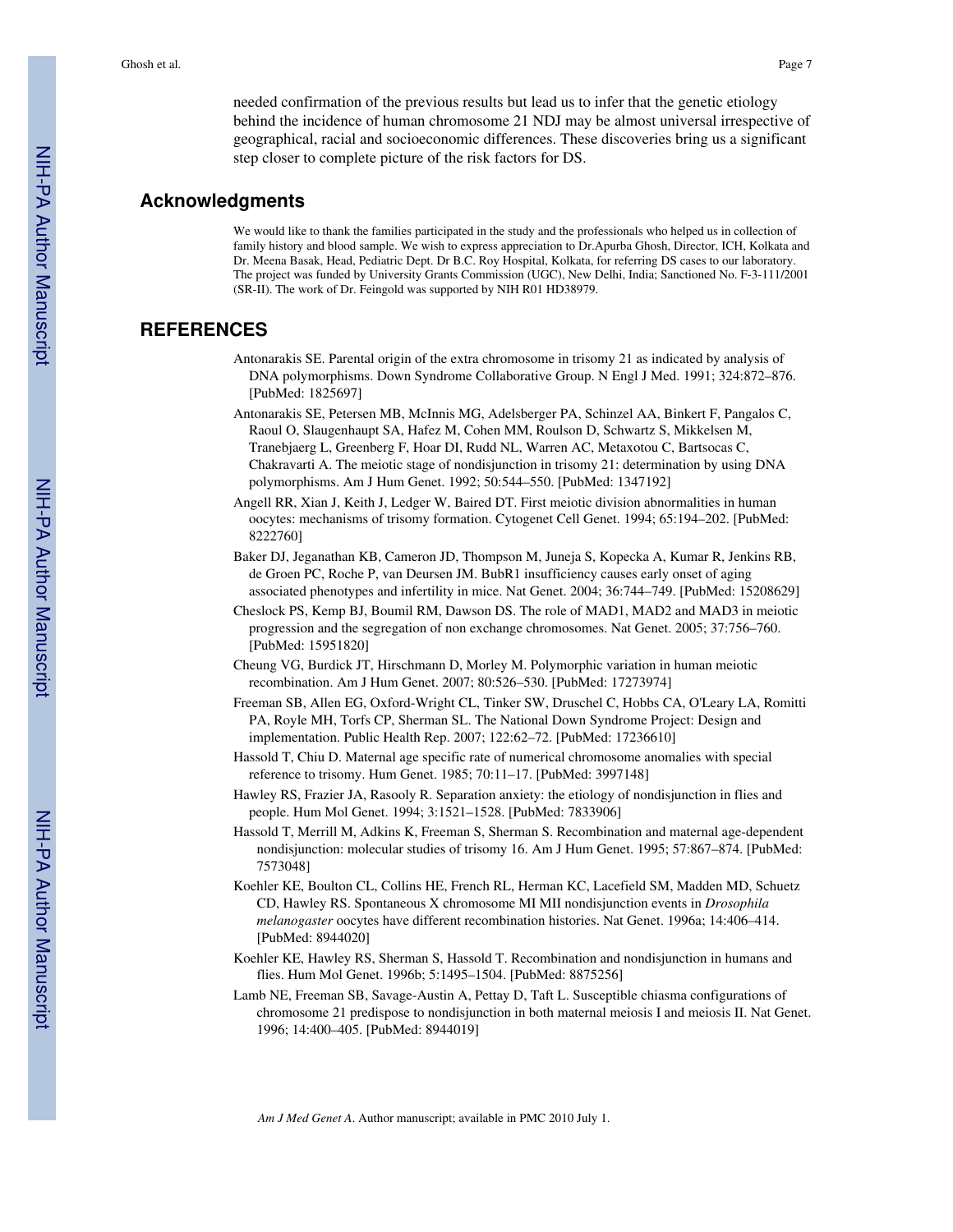- Lamb NE, Feingold E, Savage A, Avramopoulos D, Freeman S. Characterization of susceptible chiasma configurations that increase the risk for maternal nondisjunction of chromosome 21. Hum Mol Genet. 1997; 6:1391–1399. [PubMed: 9285774]
- Lamb NE, Sherman SL, Hasold TJ. Effect of meiotic recombination on production of aneuploid gametes in human. Cytogenet Genome Res. 2005a; 111:250–255. [PubMed: 16192701]
- Lamb NE, Yu K, Shaffer J, Feingold E, Sherman SL. Association between maternal age and meiotic recombination for trisomy 21. Am J Hum Genet. 2005b; 76:91–99. [PubMed: 15551222]
- MacDonald M, Hassold T, Harvey J, Wang LH, Morton NE, Jacob P. Origin of 47,XXY and 47 XXX aneuploidy: heterogeneous mechanisms and role of aberrant recombination. Hum Mol Genet. 1994; 3:1365–1371. [PubMed: 7987316]
- Marston AL, Tham WH, Shah H, Amon A. A genome-wide screen identifies genes required for centromeric cohesion. Science. 2004; 303:1367–1370. [PubMed: 14752166]
- Orr-Weaver T. Meiotic nondisjunction does the two-step. Nat Genet. 1996; 14:374–376. [PubMed: 8944012]
- Oliver TR, Feingold E, Yu K, Cheung V, Tinker S, Yadav-Shah M, Masse N, Sherman SL. New insight into Human Nondisjunction of Chromosome 21 in Oocyte. PloS Genet. 2008; 4(3):e1000033. [PubMed: 18369452]
- Rockmill B, Roeder GS. The Yeast *med1* mutant undergoes both meiotic homologue nondisjunction and precocious separation of sister chromatids. Genetics. 1994; 136:65–74. [PubMed: 8138177]
- Ross LO, Maxfield R, Dawson D. Exchanges are not equally able to enhance meiotic chromosome segregation in yeast. Proc Natl Acad Sci USA. 1996; 93:4979–4983. [PubMed: 8643515]
- Sherman SL, Takaesu N, Freeman SB, Grantham M, Phillips C, Blackstone RD, Jacobs PA, Cockwell AE, Freeman V, Uchida I, Mikkelsen M, Kurnit DM, Buraczynska M, Keats BJB, Hassold TJ. Trisomy 21:association between reduced recombination and nondisjunction. Am J Hum Genet. 1991; 49:608–620. [PubMed: 1831960]
- Sherman SL, Allen EG, Bean L, Freeman SB. Epidemiology of Down Syndrome. Mental Retard And Dev Disab. 2007; 13:221–227.
- Steuerwald N, Cohen J, Herrera RJ, Sandalinas M, Brenner CA. Association between spindle assembly checkpoint expression and maternal age in human oocyte. Mol Hum Reprod. 2001; 7:49–55. [PubMed: 11134360]
- Warren AC, Chakravarti A, Wong C, Slaugenhaupt SA, Halloran SL, Watkins PC, Metaxotou C, Antonarakis SE. Evidence for reduced recombination on the nondisjoined chromosomes 21 in Down syndrome. Science. 1987; 237:652–654. [PubMed: 2955519]
- Wolstenholme J, Angell RR. Maternal age and trisomy--a unifying mechanism of formation. Chromosoma. 2000; 109:435–438. [PubMed: 11151672]
- Yoon PW, Freeman SB, Sherman SL, Taft LF, Gu Y, petty D, Flanders WD, Khoury MJ, Hassold TJ. Advanced maternal age and the risk of Down syndrome characterized by meiotic stage of chromosomal error: a population-based study. Am J Hum Genet. 1996; 58:628–633. [PubMed: 8644722]
- Zetka MC, Ross AM. Mutant rec-1 eliminates the meiotic pattern of crossing over in *Caenorhabditis elegans*. Genetic*s*. 1995; 141:1339–1349. [PubMed: 8601478]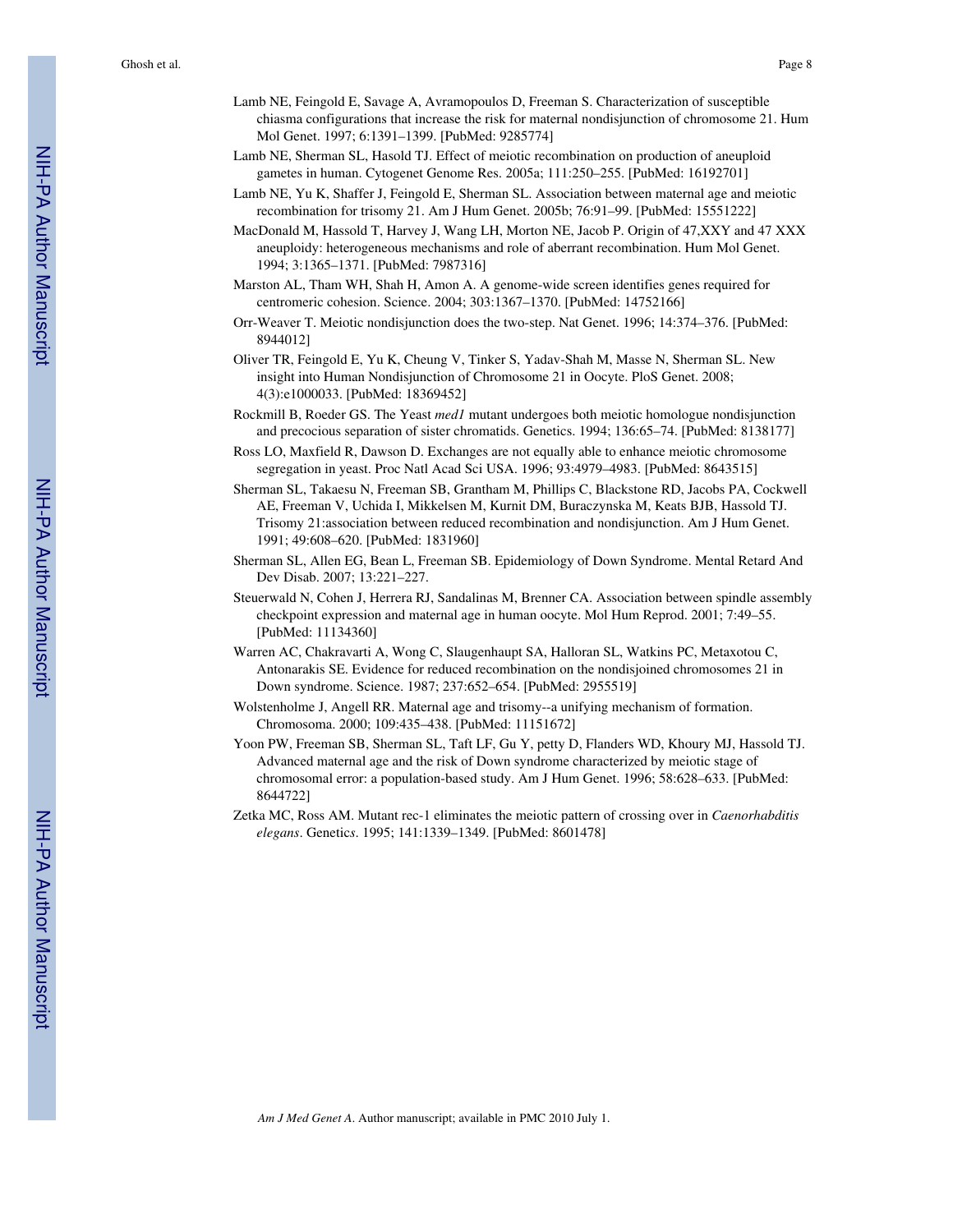# **Frequency distribution of observed recombination events for maternally derived NDJ groups among different maternal age groups Frequency distribution of observed recombination events for maternally derived NDJ groups among different maternal age groups**

Frequency distribution of recombination in meioses among the maternal age groups of both MI and MII cases. Frequency distribution of recombination in meioses among the maternal age groups of both MI and MII cases.

|   | Types of NDJ   Maternal age group   Sample Size   Frequency of observed number of recombination events |            |      |               |                |
|---|--------------------------------------------------------------------------------------------------------|------------|------|---------------|----------------|
|   |                                                                                                        |            |      |               | ี<br>ผ         |
| ₹ | Young ( $\leq$ 28yrs)                                                                                  | $\epsilon$ | 0.8  | 0.18          | 0.02           |
|   | Middle (29-34yrs)                                                                                      | 26         | 0.88 | 0.08          | 0.04           |
|   | Old $(235)$                                                                                            |            | 0.67 | 0.24          | 0.09           |
| 囯 | Young $(528yrs)$                                                                                       |            |      | 0.73          | 0.27           |
|   | Middle (29-34yrs)                                                                                      |            |      | $\frac{8}{2}$ | 0.2            |
|   | Old $(235)$                                                                                            |            |      | $\ddot{6}$    | $\overline{C}$ |
|   |                                                                                                        |            |      |               |                |

NDJ - Nondisjunction, MI-Meiosis I, MII - Meiosis II. NDJ - Nondisjunction, MI-Meiosis I, MII - Meiosis II.